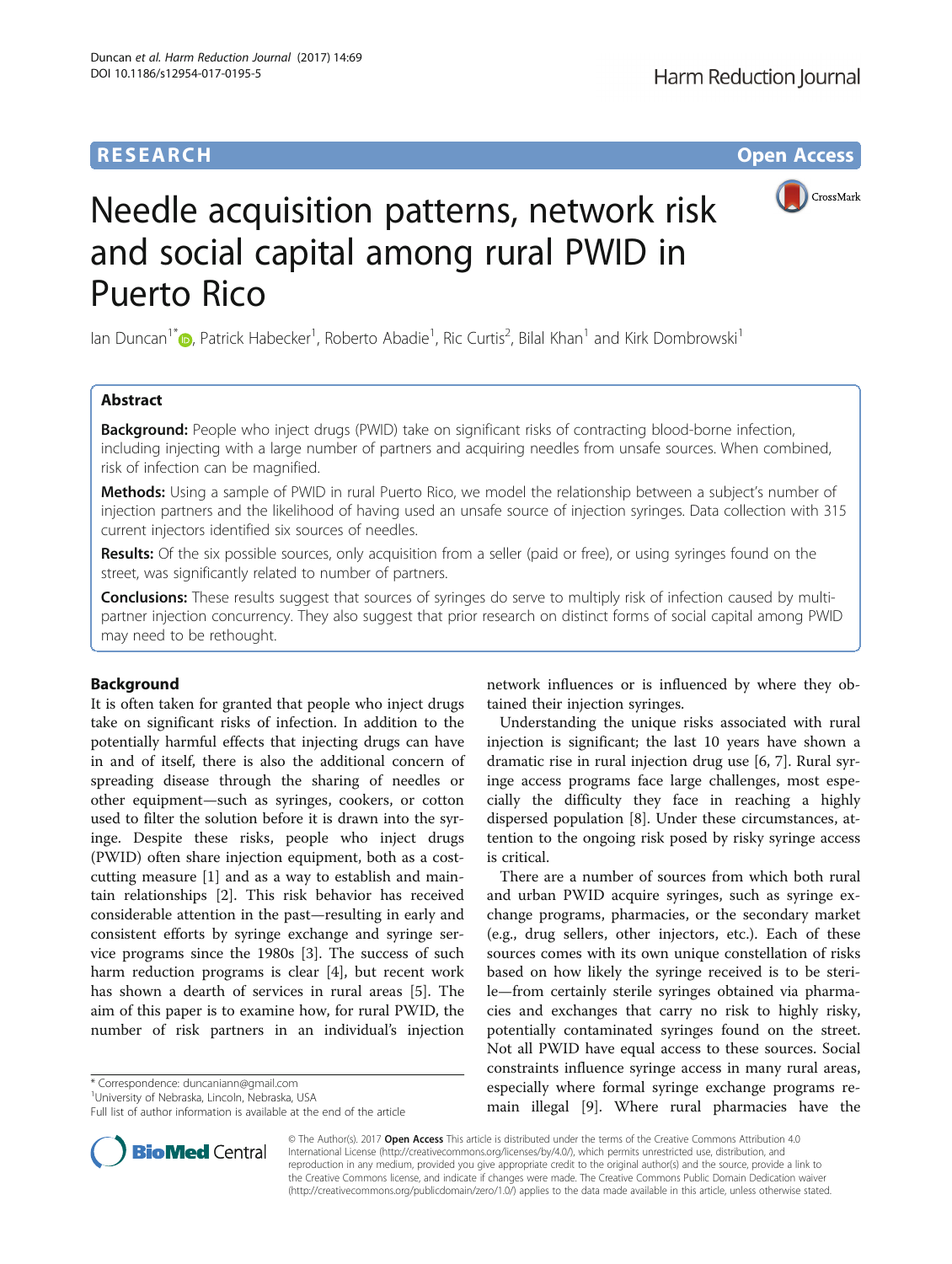potential to fill this gap, research has shown considerable variability in the receptiveness of pharmacies to serve the PWID population [\[10](#page-8-0)]. Under such conditions, syringe access sources do not necessarily reflect choices by drug users, at least in any strict sense. Rather, information on syringe access also (and perhaps only) points to ways in which access to sterile injection equipment may be decided by larger structural factors, such as syringe availability and the presence or absence of individual social capital [[11\]](#page-8-0). In this sense, a focus on syringe sources may best be understood as a study of the extent to which the structural issues that govern users lives potentially limit their opportunities to engage in safe injection practices, putting the larger community of drug users (and the community in which those users are embedded) at risk of infection [[12\]](#page-8-0).

The range of strategies for obtaining injection-related syringes is large, though most of our information on the topic comes from research in urban areas. In large US cities, buying a syringe on the secondary market is a common means of acquisition [\[4](#page-8-0), [13\]](#page-8-0). For example, Latkin and Forman [\[14](#page-8-0)] examined PWID in Baltimore, finding that designated sellers were, by far, the most common source of syringes for their sample. This is a worrisome finding, as participants who sold needles and syringes reported that it was easy to make used equipment appear new, and some admitted to reselling reselling used syringes, while others implied this practice was common though they did not do it. In all, only 8% of respondents in this study reported using exclusively safe sources [[14](#page-8-0)]. These were predominately from the formal market (exchanges, pharmacies, and hospitals; we note that secondary exchange with an insulin-injecting diabetic was considered a safe source in their research).

Other urban studies have found that access to exchange programs or other methods of generally safer access, such as pharmacies, decreased needle and syringe sharing among PWID [[15](#page-8-0)–[17\]](#page-8-0). Research by Fuller and colleagues [\[18\]](#page-8-0) found that needle/syringe access programs did not lead to more unsafely discarded syringes in the neighborhood, as some opponents worried. However, research from Iran found that insufficient access to an exchange program was associated with more needle and syringe re-use [[19](#page-9-0)], and similar research in US cities found that use of exchange programs was associated with decreased equipment sharing overall, though the relationship was fairly weak [[20\]](#page-9-0).

Craine and colleagues [\[21](#page-9-0)] compared respondents' patterns of pharmacy-based purchases, non-pharmacybased exchanges, or use of the secondary market (e.g., street sellers), and found distinctive user profiles based on source frequencies. For example, PWID who typically used non-pharmacy exchanges had higher injection frequencies and were more likely to be homeless, whereas

those who typically used the secondary market were comparatively younger and more recent initiators of injection drug use than their peers. These findings suggest that, while exchange programs are beneficial, they do not necessarily reach across all user groups, leaving distinct sets of drug users with much higher risk profiles than others.

The impact of rurality on the use of safe injection equipment has received less attention. Recent work by our study team found that, in both rural and urban Puerto Rico, utilizing syringe exchange programs significantly increases the frequency of using sterile equipment to inject [[8\]](#page-8-0) and that rural users faced significantly lower access to exchange programs. Other research on rural drug use suggests that syringe sharing remains common, despite the prevalence of safer options [\[22\]](#page-9-0).

Despite the above findings, basic demographic variables have shown mixed results as predictors of syringe access patterns. For example, studies examining the role of gender on syringe acquisition show more risky injection behaviors among women, such as needle borrowing [[23\]](#page-9-0) and equipment sharing in general [\[24\]](#page-9-0), but also finding that women are less likely to use the secondary market as a source of syringes [\[25](#page-9-0)]. Age has been identified as a generally reliable factor for syringe source risk, concluding that younger injectors exhibiting more injection-related risks than older injectors [\[26](#page-9-0)–[28\]](#page-9-0). This includes research using an urban Australian sample that found that among young people transitioning to injection, there was little knowledge about sources of safe injection equipment [\[29](#page-9-0)]. For LGB respondents, however, it was those without stable housing who were more likely to use the secondary market of friends and sellers [[30\]](#page-9-0). Craine et al. [\[21\]](#page-9-0) found just the opposite—that homelessness was positively related to preferring the formal market, such as non-pharmacy exchanges, and avoiding riskier sources. Furthermore, some research finds that, when choice is possible, the preferred source is related to individual tendencies to share equipment [[31\]](#page-9-0), whereas others find no such relationship [\[30](#page-9-0)]. While PWID in most studies are predominately lowincome [\[32\]](#page-9-0), income differential has been shown to affect syringe-related risk behaviors: higher-income PWID are more likely to take protective measures when they inject, such as only selecting partners with similar viral statuses [[33\]](#page-9-0). Conversely, research in Iran found that homeless participants were more likely than those with stable housing to access needles on the secondary market [[34](#page-9-0)].

While the demographics of users have been shown to hold some predictive power in understanding structural factors that affect injection risk, it is important to consider an additional potential predictor: risk network size. Prior studies have analyzed the risk of sharing syringes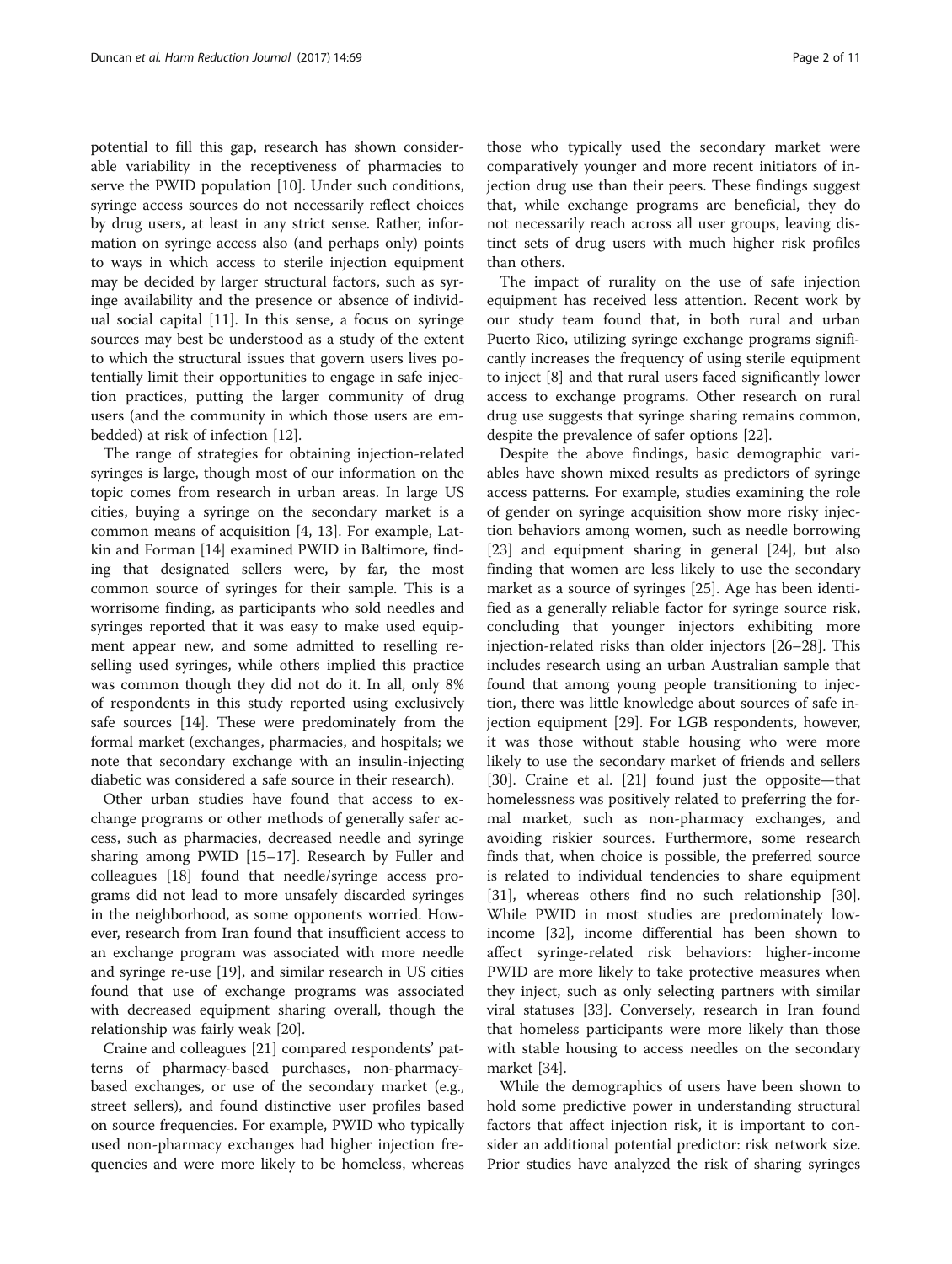in networks, but few have examined syringe acquisition behavior in relation to overall co-injector network degree [\[34](#page-9-0)]. More common are studies that examine social support in regulating sharing [[35\]](#page-9-0) or network topological factors that influence transmission of infection across whole networks [[36](#page-9-0)–[39](#page-9-0)]. While some have examined the link between personal network size and syringe sharing behaviors [\[40](#page-9-0)], as far as we know, no one has looked at the relationship between personal network size and syringe access.

In what follows, we treat personal network size as a risk behavior [[41, 42\]](#page-9-0). By examining the number of users with whom one has shared syringes, we make use of a quantitative measure that is closely tied to both individual risk of infection and overall network topology [[43](#page-9-0), [44\]](#page-9-0). If a positive association is found between network size and use of unsafe sources for syringes, the systemwide importance of individual acts rises significantly [[38](#page-9-0), [45\]](#page-9-0). For these reasons, examining the relationship between co-injection network size and a range of syringe acquisition sources is an important next step in understanding structural and personal network factors related to injection risk.

In the analysis below, we test the hypothesis that those who inject with more partners will be more likely to depend on syringes from higher risk sources. There are reasons to believe such a relationship will exist. Both of these factors can be seen to involve questions of limited resources, venue-based limited opportunities (as when drug use takes place in a shooting gallery), and a reliance on long-term social relationships. In addition, ethnographic fieldwork at our research locale pointed to important social dynamics that influence syringe needs and the relationships that can meet those needs. Mixed qualitative and quantitative analyses have shown that in rural Puerto Rico, co-injection network size is correlated with frequency of drug use—an outgrowth of the fact that frequent users require more opportunities for collaborating in a local injection practice known as caballo [\[46](#page-9-0)]. In rural Puerto Rico, caballo involves two PWID pooling financial resources to obtain both heroin and cocaine for mixed injection (known in the drug literature as a "speedball"), with the two caballo partners then sharing the combined drugs. This is a favored local form of injection, particularly among frequent users in rural Puerto Rico where it will sometimes be performed ten or more times each day. By pooling resources, users can get ½ bag of heroin and ½ bag of cocaine for roughly what it would cost them for a whole bag of one or the other.

The main use of a low-dose speedball in this way is stave off withdrawal while counteracting the soporific effects of the heroin, leaving the user sufficiently functional to go about the task of daily life. Frequent

injectors tend to maximize the size of their co-injection network to allow greater opportunities for pooling/sharing of resources. Yet, higher rates of injection also imply the need for a higher number of syringes. Given the limited time available between uses prior to experiencing withdrawal, such practices suggest that those with high frequency of use and high numbers of partners would more regularly resort to less safe sources for injection equipment. This logic is supported by ethnographic evidence from our study which noted that high-frequency users were likely to rely on exchange programs for some of their syringes, but that the high number required for multiple daily use (often exceeding 10 times per day) meant that the number of syringes received from SEPs will not be enough for their needs. Re-using or buying from peers or from drug sellers was a common strategy to make up the difference. Such strategies, however, magnify overall risk of infection, coupling the number of concurrent partners with increasing use of unsafe injection equipment. Our hypothesis is meant to reflect this possibility. We make this prediction with caution, however, as previous analyses found that PWID behaviors are strongly influenced by local norms governing injection equipment sharing and overall injection practices [[47\]](#page-9-0). In addition, we utilize a sample of rural Puerto Rican PWID, and there is evidence that urban Puerto Rican injectors have higher rates of syringe sharing more generally [\[48](#page-9-0)] and on average inject more frequently [[49](#page-9-0)] than PWID on the US mainland. Furthermore, rural PWID are less influenced by infection status of potential co-users when selecting co-injection partners [[50](#page-9-0)].

#### Data

Interviews with 315 participants were completed between April 19 and June 15, 2015, in a rural area approximately 30 miles from San Juan, Puerto Rico, drawing participants from several surrounding towns. Eligible participants were alert, 18 years of age or older, and reported injecting drugs within the last 30 days. Visual inspections for injection signs as well as questionnaires about drug injection knowledge were used to confirm this. Upon completing the questionnaire, participants were compensated with \$25. Recruitment into the sample was managed using Respondent-Driven Sampling (RDS) whereby participants who completed the survey were given three referral coupons that they could pass out to other qualified individuals who had not previously participated in the project. Recruitment began with eight total seeds, two from each community in the area. For every referral that completed the survey, the referee could earn an additional \$10. RDS is often the preferred method for recruiting stigmatized populations and has a strong track record for reliable results when used to produce samples of PWID [[51](#page-9-0)–[53](#page-9-0)]. Seeds were identified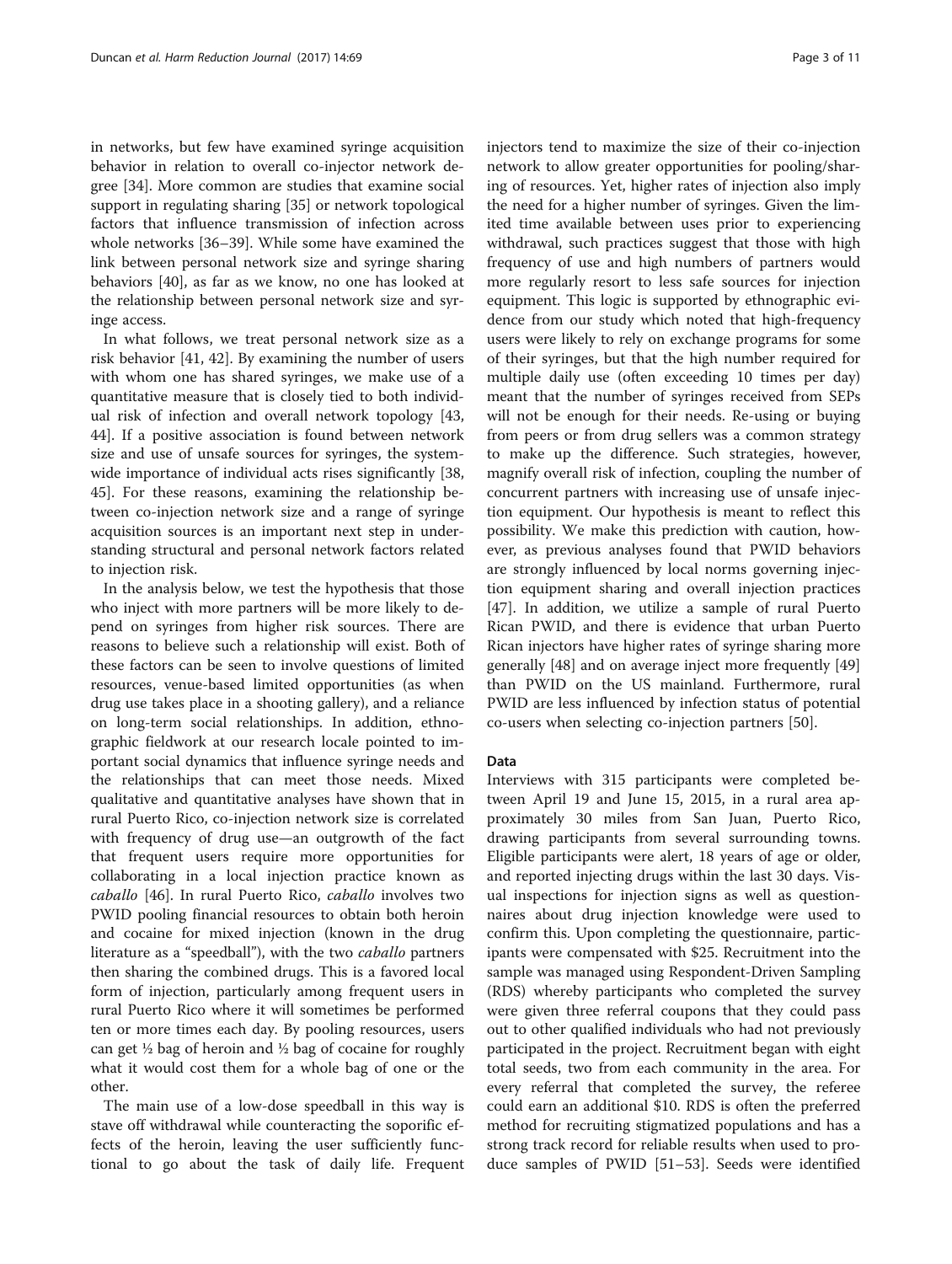through a local, mobile, weekly syringe exchange program. Though there are concerns about representativeness using this method of recruitment, analyses of the sampling bias show low levels of demographic or injection behavior homophily and minimal degree effects in the recruitment process [\[54](#page-9-0), [55\]](#page-9-0). Analysis of referral data showed that past participation in drug treatment had more of an effect on network ties than other factors, and use/non-use of syringe exchange did not seem to have a marked influence on recruitment patterns.

The questionnaire itself was interviewer-administered and based on the CDC National HIV Behavioral Surveillance (NHBS) IDU (injection drug use) Round 3 Questionnaire, version 3. The instrument asked questions about injection behavior, hepatitis C (HCV) and HIV status and testing histories, and several other topics related to drug use and HIV/HCV risk. In addition to recording the participants' self-reported HCV and HIV status prior to participating in the study, the project provided rapid testing for both HIV and HCV using INSTI Rapid HIV antibody tests (Biolytical Laboratories) and OraQuick HCV Rapid antibody tests (OraSure Technologies). Participants were compensated an additional \$5 for each test completed. Participants who tested positive for HCV or HIV were offered referral and transportation to a primary care doctor for confirmatory testing and potential treatment. The study received IRB approval through the University of Nebraska-Lincoln (IRB# 20131113844FB) and the University of Puerto Rico School of Medicine (IRB# A8480115).

#### Methods

We use six distinct dependent variables, each corresponding to whether or not the participant had acquired a needle from a specific source over the past year. These six sources are (1) a syringe exchange program; (2) a local pharmacy; (3) free from a friend, acquaintance, relative, or sex partner; (4) free from someone else, such as their dealer or gallery operator; (5) paid for a syringe from a dealer, shooting gallery operator, or other vendors on the street; and (6) found a syringe on the street. These questions were asked independently, and respondents answered yes or no. Exchange programs and pharmacies can be thought of as the formal market, whereas the other sources reside on the secondary market. Unfortunately, the data includes no information on the number of syringes obtained in the past year from each location, just if the source was used or not. In the survey, users were allowed to answer yes or no for each category but were not asked to rank the list of possible sources. For this reason, each source is analyzed individually.

Our primary independent variable is the number of partners a respondent had co-injected with and used the syringe after their partner did, over the past year. This is a highly restrictive notion of injection partner—one with whom a respondent has participated in an injection behavior that risks —that is meant to ensure we are assessing actual infection risk when using the measure as a statistical predictor of accessing syringes from a particular source. Respondents were asked, "In the last 12 months, with how many people did you use a needle after they injected with it?" This is an important distinction from simply number of caballo or other risk partners, as the risk of viral infection is inherently larger for people who inject second.

Several control variables were used in this analysis. These included (1) marital/co-habitation status (1 = married/cohabitating,  $0 = \text{single/other}$ ; (2) if participant annual income was  $$5000$  or more (yes = 1); (3) gender  $(1 = male, 0 = female); (4) age; (5) age at first injection;$ (6) homeless in the past year (yes  $= 1$ ); (7) and ordinal measure of injection frequency  $(1 = 1-3$  times/month, 2  $= 1-6$  times/week,  $3 = 1-3$  times/day,  $4 = 4+$  times/ day); (8) HCV status (dummy variable, with "unknown" as the omitted category); and (9) HIV status (dummy variable, with "unknown" as the omitted category).

We ran six models, one for each syringe source. In the model with "found needle on the street" as the source, gender and HCV status were removed from the model because they contain zero counts for each of these cells. A number of the initial controls were found to be insignificant, and additional condensed models were run for each source without them. Both sets of regression analyses are reported below. Though our total sample included 315 respondents, our analytical sample here is smaller ( $n = 245$ ). Cases were removed due to missing data on at least one measure used across the models. Descriptive statistics of the analytic sample can be found in Table [1.](#page-4-0)

#### Results

Among the six syringe acquisition sources examined (Tables [2,](#page-4-0) [3, 4,](#page-5-0) [5, 6](#page-6-0) and [7](#page-7-0)), only the three riskiest were significantly associated with number of injection partners in the full model: using a syringe found on the street (Table [7](#page-7-0)), buying a syringe from a seller (Table [6](#page-6-0)), and receiving a free syringe from a seller (Table [5\)](#page-6-0). For each additional injection partner, a respondent had, their odds of having using a syringe found on the street increased by a factor of 1.282 (CI 1.051, 1.563). For each additional partner, the odds of having bought a syringe from a seller in the past year increased by a factor of 1.260 (CI 1.022, 1.552) compared to having not bought from their sellers. Finally, for each additional coinjection partner, the odds of having used a free needle from a seller increased by a factor of 1.346 (CI 1.110, 1.632). Among our control variables, none were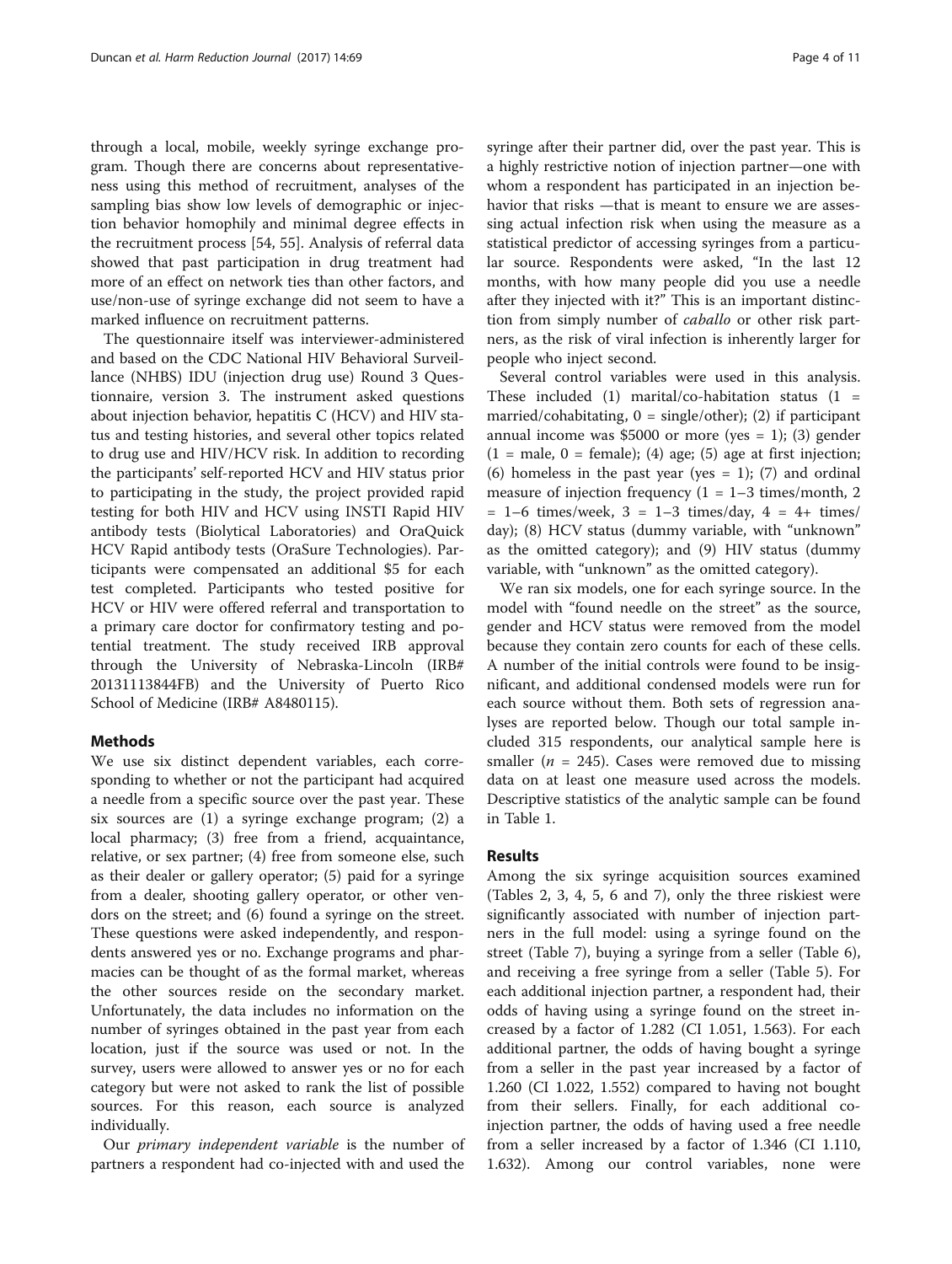#### <span id="page-4-0"></span>Table 1 Descriptive statistics

| Variables                                                           | Percent/<br>mean | Standard dev | Min      | Max |
|---------------------------------------------------------------------|------------------|--------------|----------|-----|
| Syringe Sources, past year:                                         |                  |              |          |     |
| From exchange                                                       | 56.33%           |              | 0        | 1   |
| From pharmacy                                                       | 32.24%           |              | 0        | 1   |
| From friends/family                                                 | 32.65%           |              | 0        | 1   |
| From seller (paid)                                                  | 54.29%           |              | $\Omega$ | 1   |
| From seller (free)                                                  | 13.06%           |              | 0        | 1   |
| From the street                                                     | 4.05%            |              | 0        | 1   |
| Total number of co-injection<br>partners, past year (binned at 15+) | 0.857            | 2.006        | $\Omega$ | 15  |
| Married/living with partner                                         | 23.67%           |              | 0        | 1   |
| Annual income of \$5000+                                            | 21.22%           |              | 0        | 1   |
| Male                                                                | 89.39%           |              | 0        | 1   |
| Current age (binned at 70+)                                         | 41.873           | 10.162       | 18       | 70  |
| Age at first injection                                              | 22.082           | 8.331        | 11       | 58  |
| Homeless, past year                                                 | 38.54%           |              | 0        | 1   |
| Injection frequency                                                 | 3.184            | 0.822        | 1        | 4   |
| $1-3$ times a month $(1)$                                           | 5.71%            |              |          |     |
| $1-6$ times a week $(2)$                                            | 8.98%            |              |          |     |
| $1-3$ times a day $(3)$                                             | 46.53%           |              |          |     |
| 4+ times a day (4)                                                  | 38.78%           |              |          |     |
| <b>HCV</b> status                                                   |                  |              |          |     |
| Positive                                                            | 52.24%           |              | 0        | 1   |
| Negative                                                            | 26.53%           |              | $\Omega$ | 1   |
| Unknown                                                             | 21.22%           |              | $\Omega$ | 1   |
| HIV status                                                          |                  |              |          |     |
| Positive                                                            | 4.08%            |              | 0        | 1   |
| Negative                                                            | 83.27%           |              | 0        | 1   |
| Unknown                                                             | 12.65%           |              | 0        | 1   |

consistently associated across all six possible options, though several had a significant relationship with one or more needle source. These relationships include:

- Higher injection frequencies (though not higher number of risk partners) were associated with having used a needle exchange program in the past year, as was having a HCV+ status (Table 2). For each unit increase on the 4-level injection frequency scale used, respondents were 1.688 (CI 1.197, 2.381) times as likely to have used a needle exchange in the past year. Respondents who had contracted the hepatitis C virus were 2.128 (CI 1.032, 4.385) times as likely to have used an exchange in the past year compared to their peers without HCV or who's HCV status was unknown.
- Neither our main independent variable nor any of our controls were found to be significant predictors

| <b>Table 2</b> Two-tailed binary logistic regression on needle |  |  |  |
|----------------------------------------------------------------|--|--|--|
| source: exchange                                               |  |  |  |

|                                 | OR<br>(full) | CI                    | *** | OR<br>(condensed) | $\bigcap$       | $***$ |
|---------------------------------|--------------|-----------------------|-----|-------------------|-----------------|-------|
| Number of injection<br>partners | 0.998        | 0.872,<br>0.142       |     | 0.989             | 0.869,<br>1.126 |       |
| Married/cohab                   | 0.892        | 0.467,<br>1.705       |     |                   |                 |       |
| Income over \$5000              | 1.285        | 0.647,<br>2.552       |     |                   |                 |       |
| Male                            | 0.911        | 0.369.<br>2.247       |     |                   |                 |       |
| Age now                         | 1.010        | 0.980,<br>1.040       |     |                   |                 |       |
| Age, first injection            | 1.003        | 0.968,<br>1.039       |     |                   |                 |       |
| Homeless, past year             | 0.923        | 0.513,<br>1.661       |     |                   |                 |       |
| Injection frequency             |              | 1.688 1.197,<br>2.381 | **  | 1.577             | 1.140,<br>2.182 | **    |
| HCV status+                     | 2.128        | 1.032,<br>4.385       | ⋇   | 2.073             | 1.057,<br>4.064 | ⋇     |
| HCV status-                     | 2.117        | 0.936,<br>4.785       |     | 1.935             | 0.905.<br>4.134 |       |
| HIV status+                     | 2.314        | 0.353,<br>15.175      |     |                   |                 |       |
| HIV status-                     | 0.547        | 0.227<br>1.198        |     |                   |                 |       |

 $N = 245$ 

P values: \*\*\*  $\geq 0.001$ ; \*\*  $\geq 0.01$ ; \*  $\geq 0.05$ ; +  $\geq 0.1$ 

for using a pharmacy as a source (Table [3\)](#page-5-0). This was the only source that had no significant predictors.

- Obtaining needles through friends and relatives was only associated with current age (Table [4](#page-5-0)). For each additional year, the odds of a respondent having used a syringe obtained from a friend or family member decreased by a factor of 0.967 (CI 0.937, 0.998).
- In addition to our main independent variable, respondents who were homeless during the past year were more likely to have used a free syringe from a seller. Conversely, those with a confirmed HCV− status were less likely, as were respondents with a confirmed HIV+ status. However, these were only marginally significant relationships.
- Finally, no control variables were significant predictors for either using a syringe bought from a seller or using one found on the street.

Additional condensed models were conducted for each source using only the variables that were significant or marginally significant predictors in the full model. In all but one case, the results were the same. The lone exception was the condensed model for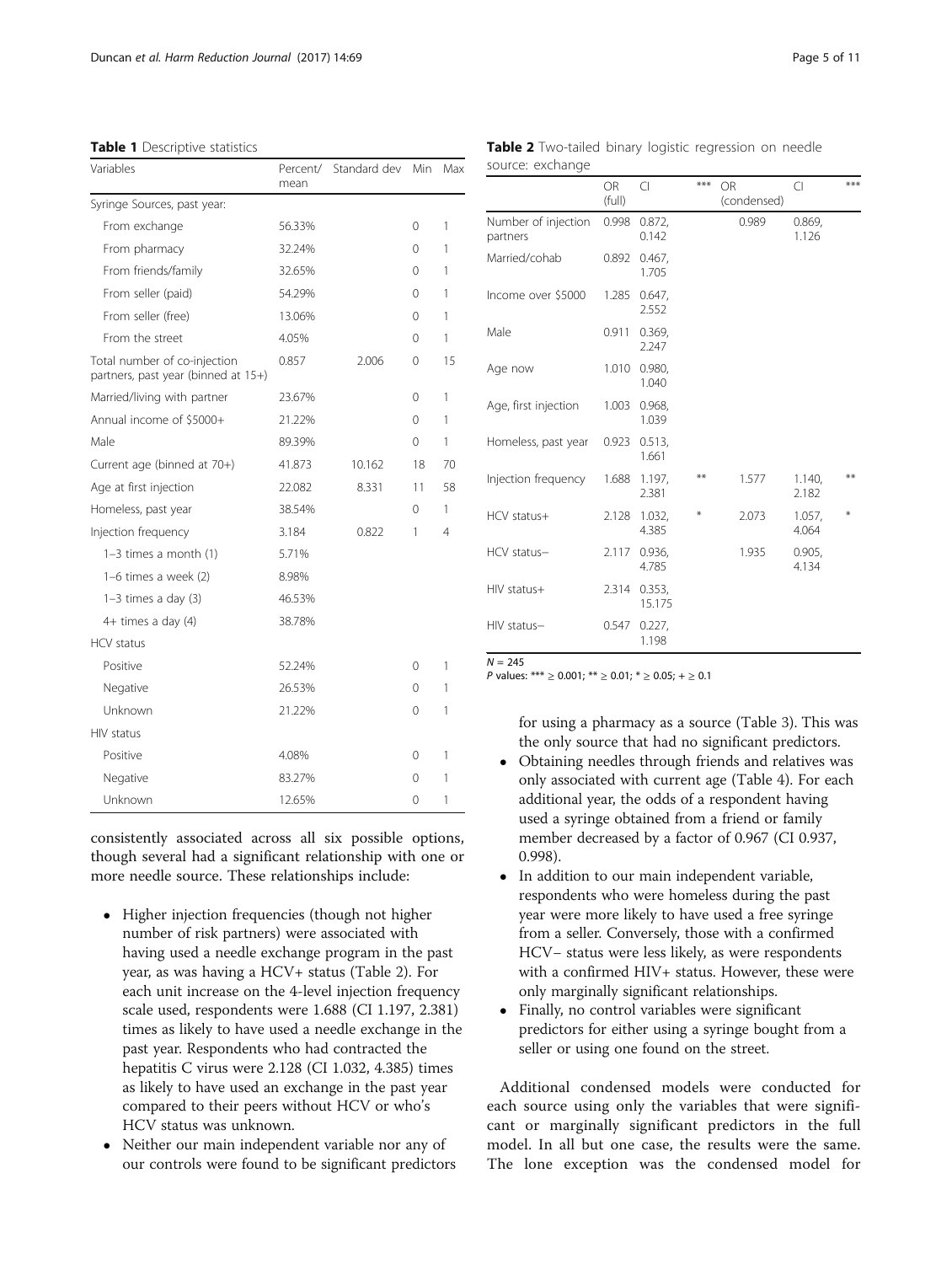using a syringe given to you for free from a seller. None of the marginally significant predictors from the full model retained any predictive power in the condensed model, suggesting a confounding effect.

## **Discussion**

 $N = 245$ 

Of the six potential sources, only the three riskiest were associated with having a larger co-injection network size. These included (1) buying a syringe from a seller, (2) using a free syringe from a seller, and (3) using a syringe found on the street. These findings raise questions about the social structural factors that condition syringe access. Foremost among these is the question of the relationship between co-injectors: presumably, PWID with larger co-injection networks would have more opportunities to acquire syringes from friends who they inject with, yet we found no evidence of such a relationship. In considering the importance of this finding, it is important to recognize that, while syringe sharing behaviors are often conceived of as involving decisions or choices by individuals, user decisions are conditioned by the range of syringe access opportunities and their limits. One can only make the decision to use a sterile equipment if one has access to it. In the  $N = 245$ P values: \*\*\* ≥ 0.001; \*\* ≥ 0.01; \* ≥ 0.05; + ≥ 0.1

absence of a full range of choices, what may appear like modifiable behaviors may not be nearly so malleable. Rather than reading the results of this analysis as a reflection on individual choices, decisions, or behaviors [[56, 57\]](#page-9-0)—an interpretation that would be possible only where everyone has equal access to all possible sources—we instead consider these results as a reflection of the social capital of rural PWID as it is expressed in their injection behaviors, including syringe acquisition [\[11](#page-8-0), [29\]](#page-9-0).

Such a finding points to an important distinction in risk-related social determinants of health: that forms of social capital associated with drug access do not necessarily reflect greater social capacity for risk reduction. Social connections have been implicated as an important source of social capital among PWID [\[58](#page-9-0)–[61\]](#page-10-0), including recent research that has drawn attention to what has been referred to (unfortunately) as "negative" social capital—patterns of connection that draw individuals into more high-risk situations [\[12](#page-8-0)]. In the latter case, riskreducing connections such as those providing social support are balanced by other relationships with less salubrious outcomes [\[11\]](#page-8-0). In rural Puerto Rico, this relationship between having a high number of risk

| <b>Table 3</b> Two-tailed binary logistic regression on needle |  |  |  |
|----------------------------------------------------------------|--|--|--|
| source: pharmacy                                               |  |  |  |

CI \*\*\* OR

(condensed)

0.941 0.809, 1.095

CI \*\*\*

|                                 | OR<br>(full) | $\bigcap$          | *** | <b>OR</b><br>(condensed) | $\subset$       | *** |
|---------------------------------|--------------|--------------------|-----|--------------------------|-----------------|-----|
| Number of injection<br>partners | 1.008        | 0.876<br>1.160     |     | 1.006                    | 0.879.<br>1.151 |     |
| Married/cohab                   | 0.843        | 0.426<br>1.670     |     |                          |                 |     |
| Income over \$5000              | 1.908        | 0.948,<br>3.841    |     |                          |                 |     |
| Male                            | 0.544        | 0.224<br>1.318     |     |                          |                 |     |
| Age now                         | 0.967        | 0.937,<br>0.998    | ⋇   | 0.967                    | 0.941,<br>0.994 | ⋇   |
| Age, first injection            | 1.014        | $0.977$ ,<br>1.053 |     |                          |                 |     |
| Homeless, past year             | 1.422        | 0.762<br>2.651     |     |                          |                 |     |
| Injection frequency             | 0.838        | 0.592,<br>1.187    |     |                          |                 |     |
| HCV Status+                     | 0.743        | 0.352<br>1.568     |     |                          |                 |     |
| HCV Status-                     | 0.861        | 0.372<br>1.991     |     |                          |                 |     |
| HIV Status+                     | 0.521        | 0.082,<br>3.319    |     |                          |                 |     |
| HIV Status-                     | 0.803        | 0.335,<br>1.925    |     |                          |                 |     |

<span id="page-5-0"></span>Table 3 Two-tailed binary logistic regression on needle

|  | <b>Table 4</b> Two-tailed binary logistic regression on needle source: |  |  |  |
|--|------------------------------------------------------------------------|--|--|--|
|  | friend or relative                                                     |  |  |  |

OR (full)

0.949 0.813, 1.108

1.770

2.100

1.664

1.052

1.021

1.739

1.491

1.490

2.603

7.770

2.648

Number of injection

Married/cohab 0.899 0.457

Income over \$5000 1.038 0.513,

Male 0.686 0.283

Age now 1.021 0.990,

Age, first injection 0.985 0.950

Homeless, past year 0.946 0.514,

Injection frequency 1.058 0.751,

HCV status+ 0.708 0.337,

HCV status− 1.146 0.505,

HIV Status+ 1.555 0.311,

HIV Status− 1.082 0.442,

P values: \*\*\* ≥ 0.001; \*\* ≥ 0.01; \* ≥ 0.05; + ≥ 0.1

partners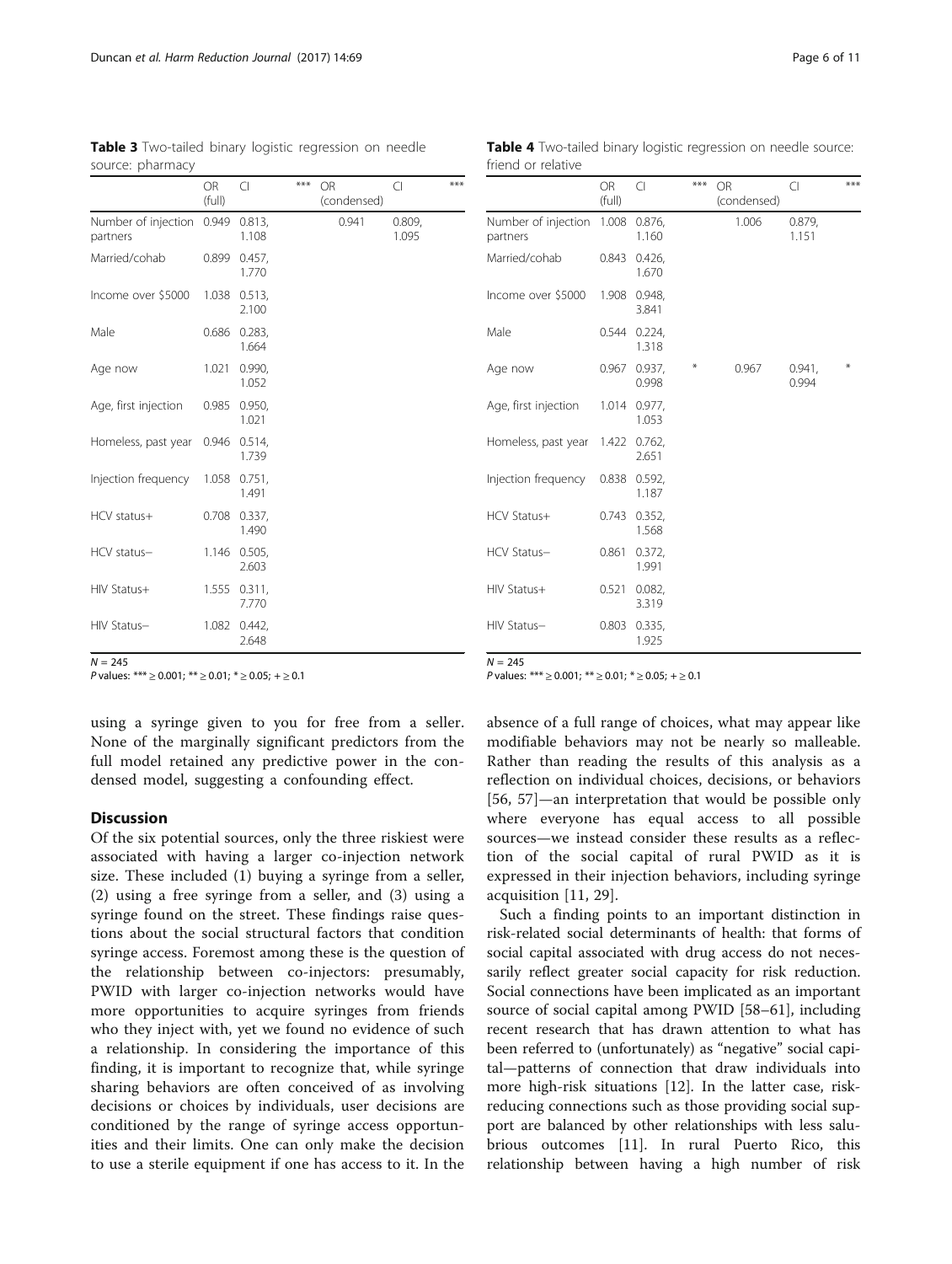$N = 245$ P-values: \*\*\*  $\geq$  0.001; \*\*  $\geq$  0.01; \*  $\geq$  0.05; +  $\geq$  0.1

partners and lacking the means to obtain sufficient injection equipment seems to hold.

These findings support those of Kumar et al. [[11\]](#page-8-0) and provide further evidence of complex dynamics in the social capital among PWID. We note that paying for a syringe from a seller or receiving one free from the same source, as well as finding one found on the street, are the only syringe sources that do not require an additional, non-financial resource—payment does not require relationships implied by other categories such as friends, relatives, or even consistent "running partners" (i.e., consistent co-users) or access to locations beyond those necessary to obtain drugs. Ironically, in rural Puerto Rico, social resources necessary to access safe injection materials can be harder to obtain than simple cash. Access to syringe exchange programs and pharmacy-based sources necessitate a trip to a location, or in the case of a mobile needle exchange, a consistent pattern of location necessary to facilitate a meeting. Both of these require time, means for communication (such as a phone), and/or transportation. Receiving a syringe from a friend or relative requires having a relationship with a friend or relative who is willing to give you one (rather than, say, just giving you the \$1 necessary to purchase one at the "punto" or drug purchase location).

 $N = 245$ 

P values: \*\*\* ≥ 0.001; \*\* ≥ 0.01; \* ≥ 0.05; + ≥ 0.1

Receiving a needle for free from a seller indicates the presence of a relationship, but one that is clearly determined by the seller and not the PWID. In these ways, all of the options other than obtaining a needle from a seller (or finding one on the street—which is largely a matter of chance) require some form of reliable nonfinancial social capital.

What seems clear from the results shown here is that the forms of social capital necessary to obtain safe injection equipment may run counter to the sorts of relationships necessary to obtain other social resources, especially regular and reliable sources of drug sharing partners need to perform *caballo* [[46](#page-9-0)]. For highly heroin-dependent users, the frequent practice of *caballo* normally requires maintaining a high number of coinjection relationships—being available to others in order to have them available to oneself—and finding a ready partner when one is in danger of withdrawal. The latter—a large network of potential caballo partners—is thus a form of social capital, but not one that is normally spoken of as such. Still, if social capital is the ability to access resources, we must be open to the idea that different resource "fields," in the worlds of Pierre Bourdieu [[62\]](#page-10-0), may imply very different sorts of relationships. In

seller, free CI \*\*\* OR

(condensed)

 $\frac{1.346}{1.104}$ 1.1642

1.934 0.844, 4.429

0.663 0.257, 1.712

0.057, 1.022

0.378 0.123, 0.927

0.338 0.110, 0.804

| $\overline{\Box}$ | ***   |                                 | OR<br>(full) | $\bigcap$             | $***$ | <b>OR</b><br>(condensed) | $\overline{C}$  | ***  |
|-------------------|-------|---------------------------------|--------------|-----------------------|-------|--------------------------|-----------------|------|
| 1.104,<br>1.1642  | $***$ | Number of Injection<br>Partners | 1.260        | 1.022,<br>1.552       | ⋇     | 1.308                    | 1.068,<br>1.600 | $**$ |
|                   |       | Married/cohab                   | 0.767        | 0.400,<br>1.468       |       |                          |                 |      |
|                   |       | Income over \$5000              | 1.251        | 0.634,<br>2.470       |       |                          |                 |      |
|                   |       | Male                            |              | 1.440 0.598,<br>3.468 |       |                          |                 |      |
|                   |       | Age now                         |              | 0.993 0.964,<br>1.023 |       |                          |                 |      |
|                   |       | Age, first injection            |              | 0.977 0.942,<br>1.012 |       |                          |                 |      |
| 0.844, 4.429      |       | Homeless, past year             |              | 1.443 0.801,<br>2.600 |       |                          |                 |      |
| 0.257, 1.712      |       | Injection frequency             |              | 0.932 0.671,<br>1.296 |       |                          |                 |      |
| 0.057, 1.022      |       | HCV status+                     | 1.241        | 0.609.<br>2.529       |       |                          |                 |      |
| 0.123, 0.927      |       | HCV Status-                     |              | 1.214 0.541,<br>2.723 |       |                          |                 |      |
| 0.110, 0.804      |       | HIV Status+                     |              | 0.280 0.046,<br>1.712 |       |                          |                 |      |
|                   |       | HIV Status-                     | 1.473        | 0.633,<br>3.426       |       |                          |                 |      |

<span id="page-6-0"></span>Table 5 Two-tailed binary logistic regression on needle source:

Table 6 Two-tailed binary logistic regression on needle source: seller, paid

OR (full)

1.346 1.110 1.632

1.804

5.782

7.197

1.009

1.068

5.686

2.404

2.262

1.150

7.851

1.175

Number of injection

Married/cohab 0.567 0.178

Income over \$5000 1.909 0.630,

Male 1.429 0.284

Age now 0.963 0.920,

Age, first injection 0.986 0.911,

Homeless, past year 2.253 0.893

Injection frequency 1.363 0.772,

HCV status+ 0.811 0.291,

HCV status− 0.262 0.060,

HIV status+ 0.694 0.061,

HIV Status− 0.397 0.134,

partners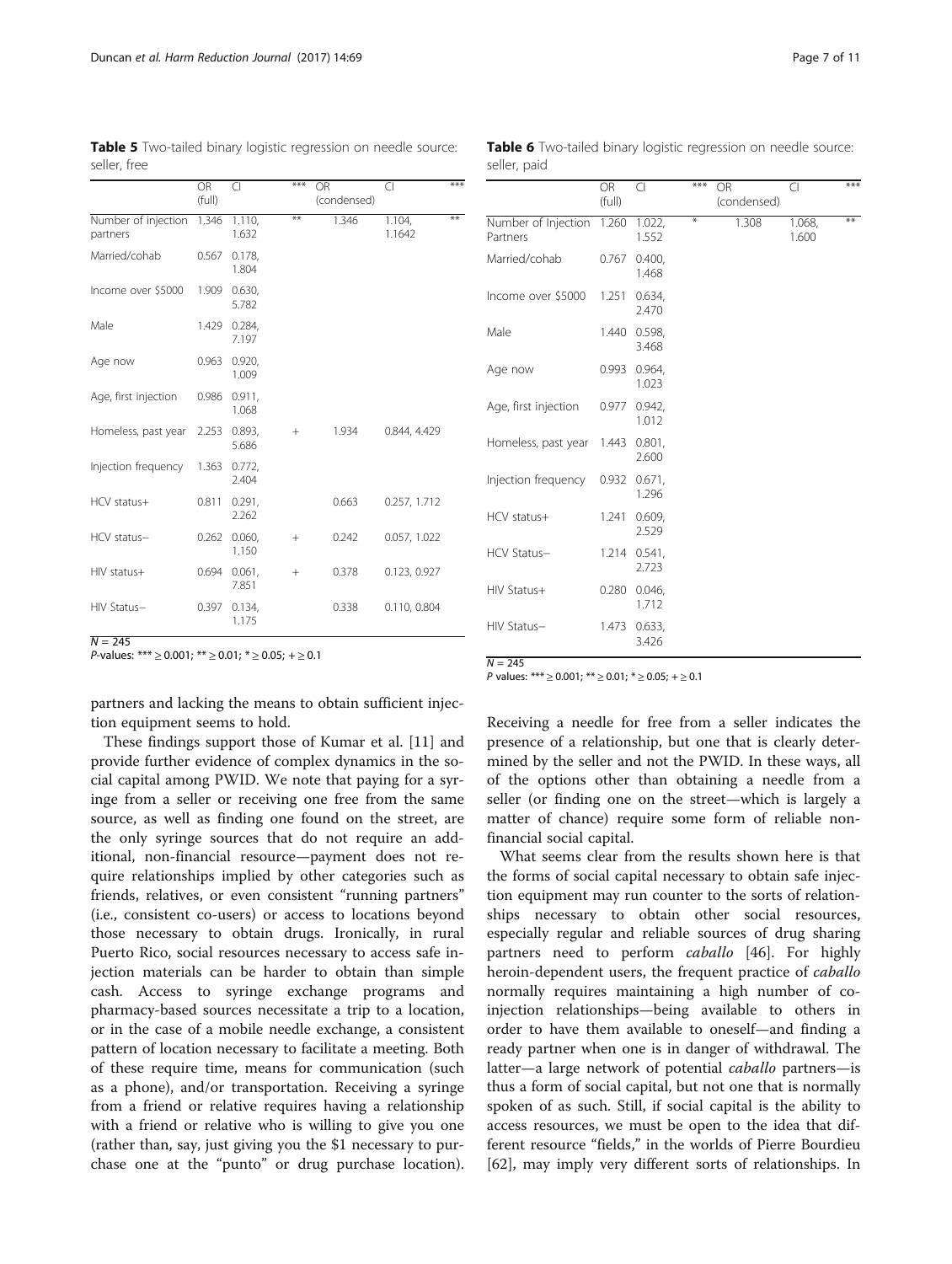<span id="page-7-0"></span>

| <b>Table 7</b> Two-tailed binary logistic regression on needle |  |  |  |
|----------------------------------------------------------------|--|--|--|
| source: street                                                 |  |  |  |

|                                 | <b>OR</b><br>(full) | CI.              | $***$ | OR<br>(condensed) | CI              | *** |
|---------------------------------|---------------------|------------------|-------|-------------------|-----------------|-----|
| Number of injection<br>partners | 1.282               | 1.051,<br>1.563  | $*$   | 1.289             | 1.092,<br>1.520 | **  |
| Married/cohab                   | 0.374               | 0.040,<br>3.507  |       |                   |                 |     |
| Income over \$5000              | 0.618               | 0.069.<br>5.558  |       |                   |                 |     |
| Age now                         | 0.999               | 0.933,<br>1.070  |       |                   |                 |     |
| Age, first injection            | 0.873               | 0.727,<br>1.049  |       |                   |                 |     |
| Homeless, past year             | 0.772               | 0.175,<br>3.398  |       |                   |                 |     |
| Injection frequency             | 0.775               | 0.341,<br>1.763  |       |                   |                 |     |
| HIV Status+                     | 1.696               | 0.098,<br>29.391 |       |                   |                 |     |
| HIV Status-                     | 0.447               | 0.078,<br>2.547  |       |                   |                 |     |
| $N = 245$                       |                     |                  |       |                   |                 |     |

P values: \*\*\*  $\geq 0.001$ ; \*\*  $\geq 0.01$ ; \*  $\geq 0.05$ ; +  $\geq 0.1$ 

this case, the social effort to stave off the physical effects of addiction seems to encourage relationships with highly risky implications, and which do not easily translate into relationships that promote access to safe injection equipment.

In this way, a high number of partners do not imply a lack of overall social capital but a lack of the sort of social capital necessary to obtain sufficient safe injection equipment. Highly networked/high-frequency users may continue to rely on a combination of sources to get the high volume of syringes needed for high rates of injection, and our results should not be read to indicate that highly networked individuals rely entirely on unsafe sources. Rather, our results show that only highly networked users show a statistically significant tendency to access high-risk sources, while less-networked users are largely undifferentiated in their use of other sources. Ethnographic research with this population shows that all users prefer to obtain needles from an SEP, where they can be guaranteed safe equipment that can be obtained for free.

A focus on social capital shows us that multiple forms of social capital are involved in the injection process, and that, contrary to general theoretical suggestions by Bourdieu [[63\]](#page-10-0) and practical suggestions by Lovell [\[61](#page-10-0)], different forms of social capital may not be convertible from one domain to another. Put another way, maintaining a high number of partners necessary for caballo may not contribute to having a high level of social support for obtaining safe syringes. For highly networked/highfrequency users, the sources of social capital necessary to support safe injection are clearly less than the social capital they maintain to perform caballo. Their inability to convert one form of capital to the other (at sufficient levels to inject safely) may elevate overall network risk of transmitting injection-related pathogens. We feel that such an understanding is more accurate than what is im-

#### Limitations

plied by "negative" social capital.

There are two key limitations to this study. First, we have a relatively small dataset, which limits our predictive power. Second, we lost as many as 43 respondents from the overall sample, over 10% of our dataset, to non-response on our dependent variables. However, some of this is mitigated by our focus on comparison between sources, as there were very few differences in missing data between the six sources. In addition, our study is limited in that it only asks if a respondent acquired a syringe from a given source in the last year. It may be beneficial to examine this type of question using a scale, whereby a measure of use frequency for each source is estimated by the respondents. Additional information on perceived risk associated with each source could provide insight into the actual conditions of the syringes received. Had we asked respondents about their preferences for sources, or the extent to which they ranked their various options, such data could help establish the difference between individual choice and overall social constraint on those choices. However, these needs were not anticipated prior to data collection, and we did not ask questions related to source preferences or a ranking of choices.

While our missing data would typically be a very important limitation, the goal of this paper is to draw comparisons between those who use each source, and there is little variation in missing data between sources. In other words, almost anyone who failed to answer questions about using a single source typically failed to answer about using all sources, meaning that comparisons across sources therefore drew on nearly identical samples. One result of this listwise deletion, however, is that differences found between those who use risky sources and those who do not are potentially underestimated; it is possible that the riskiest respondents were more likely to refuse to answer these questions. For this reason, we view the results of this analysis as a conservative estimate of differences between acquisition classes.

Additional limits include the fact that we have no way of knowing if any steps were taken prior to co-injection that would decrease the likelihood of disease risk (e.g., if syringes were cleaned prior to use). Taking steps like these decrease risks associated with co-injection in a way that is not measured when simply looking at the act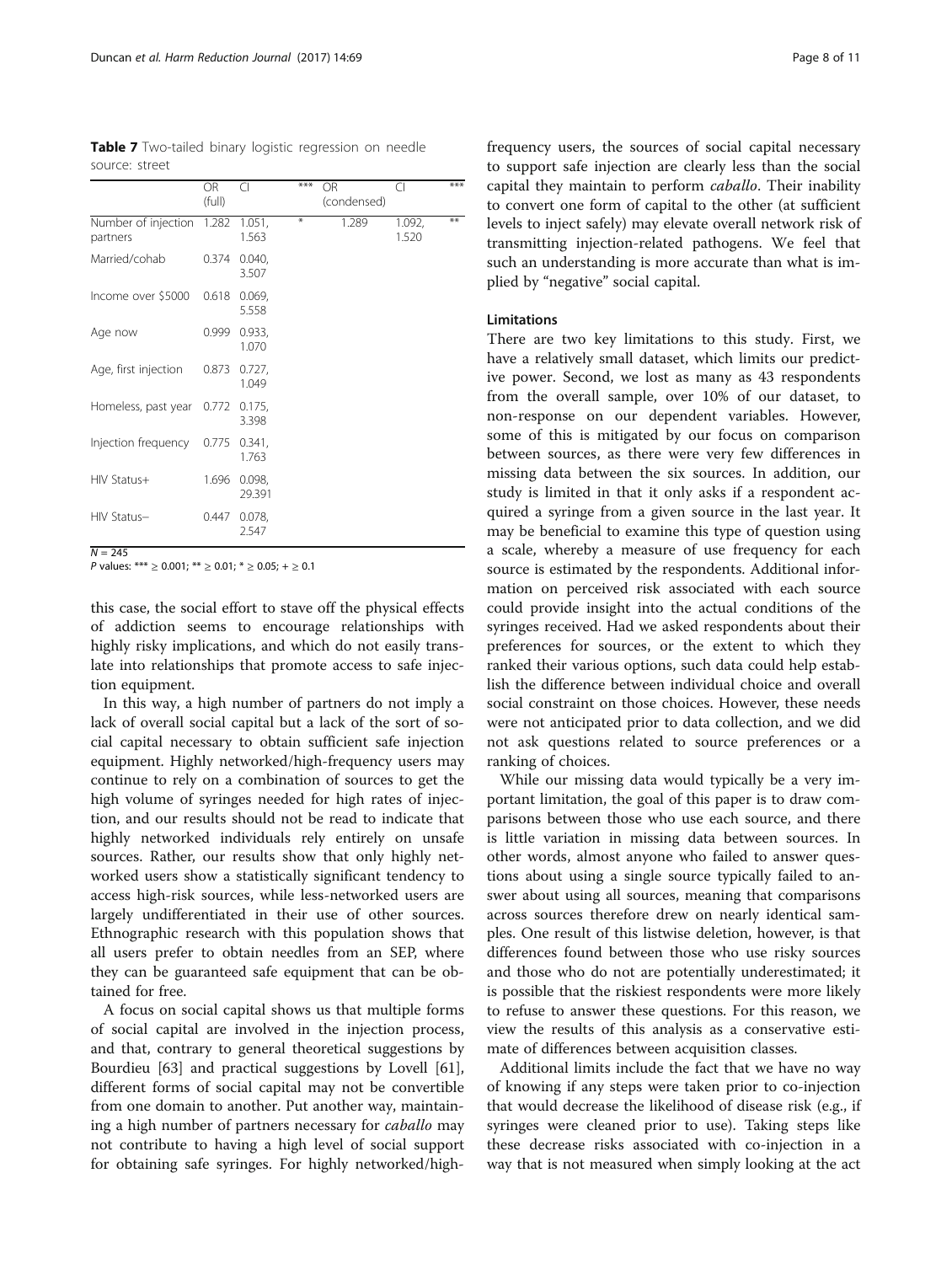<span id="page-8-0"></span>of sharing. Second, including a measure of how frequent someone's seller sells drugs could also potentially yield interesting information about the nature of the seller/ user relationship through which the syringes associated with Table [5](#page-6-0) were obtained, providing important information about this aspect of PWID social capital.

#### Conclusion

Our results show limited association between how many injection partners someone has and whether or not they acquire needles from exchange programs, pharmacies, friends and relatives, from their sellers, or off the street. There is evidence of a positive relationship between obtaining a syringe from a seller, or off the street, and having more injection partners. Our interpretation of these findings centers on the fact that the latter are the only sources that do not require non-monetary resources, such as the sorts of social relationships implicit in accessing syringes from a friend, pharmacy, or syringe exchange. Obtaining a syringe from a seller only requires money, which is already required to purchase drugs and is co-located with that transaction. This suggests that facilitating the access of highly networked, high-frequency injectors to safer sources of syringes such pharmacies and syringe exchange providers can contribute to limiting risk practices among this group, and that current levels of secondary access via friends and co-injectors are insufficient to meet these needs.

#### Acknowledgements

This work was supported by the National Institute on Drug Abuse of the National Institutes of Health [grant number R01DA037117]. The content is solely the responsibility of the authors and does not necessarily represent the official views of the National Institutes of Health.

#### Funding

This work was supported by the National Institute on Drug Abuse of the National Institutes of Health [grant number R01DA037117].

#### Availability of data and materials

The datasets generated during and/or analyzed during the current study are available from the corresponding author on reasonable request.

#### Authors' contributions

ID designed and performed the analyses carried out on this study and was responsible for the majority of the write-up. PH assisted in additional analysis and improved upon the initial analysis by ID and also provided revisions. RA, RC, BK, and KD all helped to design the project where our data was collected, as well as provided feedback and revisions for the manuscript. All authors read and approved the final manuscript.

#### Ethics approval and consent to participate

The study received IRB approval through the University of Nebraska-Lincoln (IRB# 20131113844FB) and the University Of Puerto Rico School Of Medicine (IRB# A8480115).

#### Consent for publication

Co-author Dr. Kirk Dombrowski is PI for data collection and consents to publication. We will gladly provide any necessary forms upon request.

#### Competing interests

The authors declare that they have no competing interests.

#### Publisher's Note

Springer Nature remains neutral with regard to jurisdictional claims in published maps and institutional affiliations.

#### Author details

<sup>1</sup> University of Nebraska, Lincoln, Nebraska, USA. <sup>2</sup> John Jay College of Criminal Justice, New York, USA.

## Received: 6 June 2017 Accepted: 2 October 2017<br>Published online: 18 October 2017

#### References

- 1. Colón HM, Finlinson HA. Joint drug purchases and drug preparation risk behaviors among Puerto Rican injection drug users. AIDS Behav. 2001;5(1): 85–96.
- 2. Pasa MK, Alom KR, Bashri Z, Vermund SH. Sharing of needles and syringes among men who inject drugs: HIV risk in Northwest Bangladesh. PLoS One. 2016;11(2).<http://www.ncbi.nlm.nih.gov/pmc/articles/PMC4743837/>. Accessed 14 Oct 2016.
- 3. Amundsen EJ. Measuring effectiveness of needle and syringe exchange programmes for prevention of HIV among injecting drug users. Addiction. 2006;101(7):911–2.
- 4. Strathdee SA, Vlahov D. The effectiveness of needle exchange programs: a review of the science and policy. AID Sci. 2001;1(16):1–33.
- 5. Centers for Disease Control & Prevention. Syringe service programs for persons who inject drugs in urban, suburban, and rural areas—United States, 2013. Centers for Disease Control & Prevention; 2015. [http://www.](http://www.cdc.gov/mmwr/preview/mmwrhtml/mm6448a3.htm) [cdc.gov/mmwr/preview/mmwrhtml/mm6448a3.htm.](http://www.cdc.gov/mmwr/preview/mmwrhtml/mm6448a3.htm) Accessed 17 Feb 2016.
- 6. Dombrowski K, Crawford D, Khan B, Tyler K. Current rural drug use in the US Midwest. J Drug Abuse. 2016;2(3). [http://www.ncbi.nlm.nih.gov/pmc/](http://www.ncbi.nlm.nih.gov/pmc/articles/PMC5119476/) [articles/PMC5119476/](http://www.ncbi.nlm.nih.gov/pmc/articles/PMC5119476/). Accessed 29 Nov 2016.
- 7. Gfroerer JC, Larson SL, Colliver JD. Drug use patterns and trends in rural communities. J Rural Health. 2007;23:10–5.
- 8. Welch-Lazoritz M, Habecker P, Dombrowski K, Villegas AR, Davila CA, Colón YR, León SMD. Differential access to syringe exchange and other prevention activities among people who inject drugs in rural and urban areas of Puerto Rico. Int J Drug Policy. 2017;43:16–22.
- 9. Oramasionwu CU, Johnson TL, Zule WA, Carda-Auten J, Golin CE. Using pharmacies in a structural intervention to distribute low dead space syringes to reduce HIV and HCV transmission in people who inject drugs. Am J Public Health. 2015;105(6):1066–71.
- 10. Harbke CR, Fisher DG, Cagle HH, Trubatch BN, Fenaughty AM, Johnson ME. Telephone survey of Alaskan pharmacists' nonprescription needle-selling practices. J Urban Health. 2000;77(1):113–20.
- 11. Kumar PC, McNeely J, Latkin CA. 'It's not what you know but who you know': role of social capital in predicting risky injection drug use behavior in a sample of people who inject drugs in Baltimore City. J Subst Use. 2016; 21(6):620–6.
- 12. Kirst MJ. Social capital and beyond: a qualitative analysis of social contextual and structural influences on drug-use related health behaviors. J Drug Issues. 2009;39(3):653–76.
- 13. Snead, Judith, Moher Downing, Jennifer Lorvick, Barbara Garcia, Robert Thawley, Susan Kegeles, and Brian R. Edlin. 2003. "Secondary syringe exchange among injection drug users." J Urban Health 80(2):330–348.
- 14. Latkin CA, Forman VL. Patterns of needle acquisition and sociobehavioral correlates of needle exchange program attendance in Baltimore, Maryland, U.S.A. J Acquir Immune Defic Syndr (1999). 2001;27(4):398–404.
- 15. Ksobiech K. A meta-analysis of needle sharing, lending, and borrowing behaviors of needle exchange program attenders. AIDS Educ Prev. 2003; 15(3):257–68.
- 16. Neaigus A, Mingfang Z, Anna Gyarmathy V, Cisek L, Friedman SR, Baxter RC. Greater drug injecting risk for HIV, HBV, and HCV infection in a city where syringe exchange and pharmacy syringe distribution are illegal. J Urban Health. 2008;85(3):309–22.
- 17. Wodak A, Cooney A. Do needle syringe programs reduce HIV infection among injecting drug users: a comprehensive review of the international evidence. Subst Use Misuse. 2006;41(6–7):777–813.
- 18. Fuller CM, Ahern J, Vadnai L, Coffin PO, Galea S, Factor SH, Vlahov D. Impact of increased syringe access: preliminary findings on injection drug user syringe source, disposal, and pharmacy sales in Harlem, New York. J Am Pharm Assoc (Washington,DC: 1996). 2002;42(6 Suppl 2):S77–82.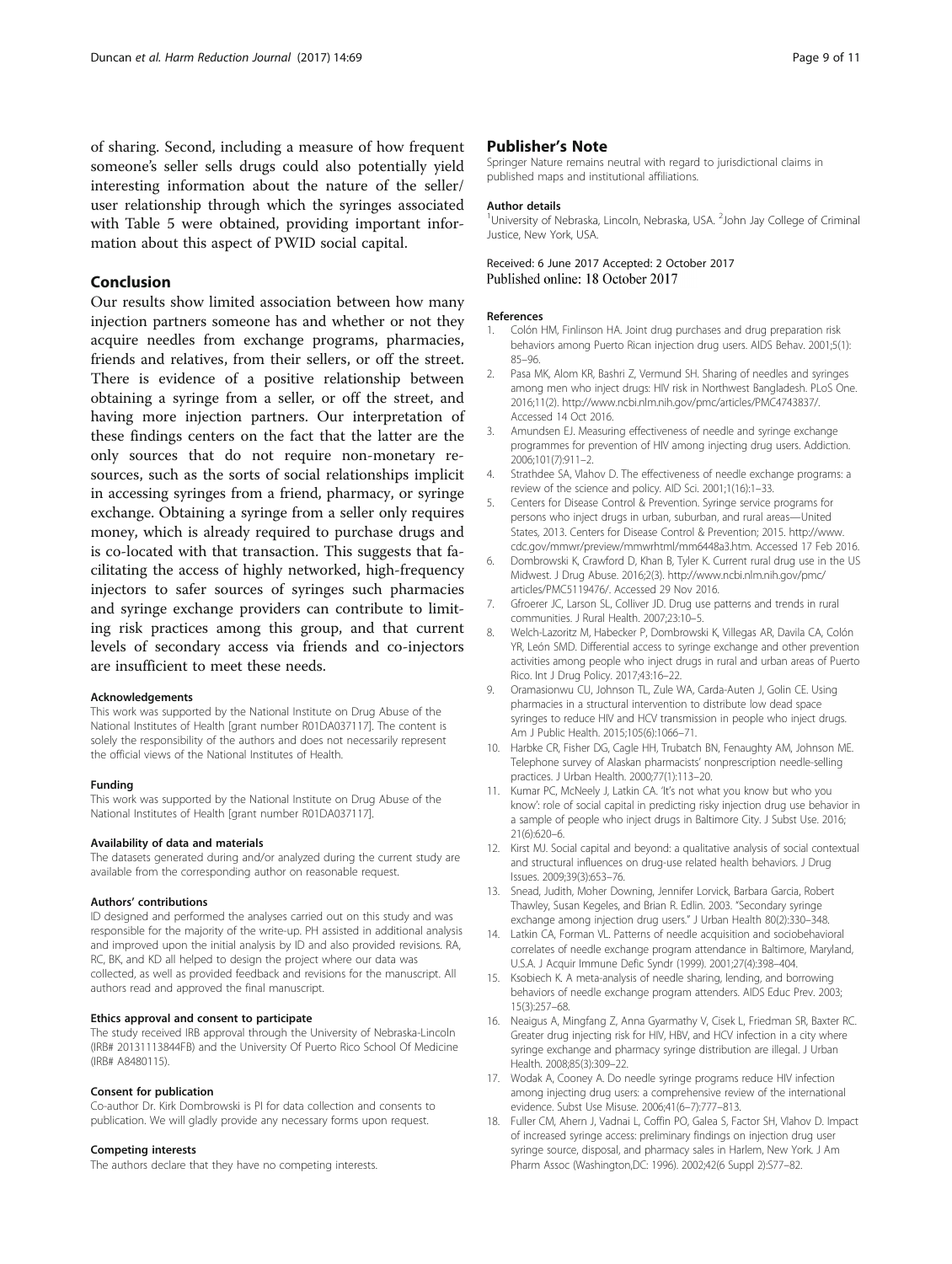- <span id="page-9-0"></span>19. Noroozi M, Mirzazadeh A, Noroozi A, Mehrabi Y, Hajebi A, Zamani S, Sharifi H, Higgs P, Soori H. Client-level coverage of needle and syringe program and high-risk injection behaviors: a case study of people who inject drugs in Kermanshah, Iran. Addict Health. 2015;7(3/ 4):164–73.
- 20. Ksobiech K. Beyond needle sharing: meta-analyses of social context risk behaviors of injection drug users attending needle exchange programs. Subst Use Misuse. 2006;41(10–12):1379–94.
- 21. Craine N, Hickman M, Parry JV, Smith J, McDonald T, Lyons M. Characteristics of injecting drug users accessing different types of needle and syringe programme or using secondary distribution. J Public Health (Oxford, England). 2010;32(3):328–35.
- 22. Picetti D, Barbier J, Petty L, Roy S, Winstead C. Evaluation of a syringe exchange program in a mid-sized semi-rural county: analyses of client demographics, drug use and syringe sharing behaviors. Int J Health Wellness Soc. 2012;2(2):53–66.
- 23. Evans JL, Hahn JA, Page-Shafer K, Lum PJ, Stein ES, Davidson PJ, Moss AR. Gender differences in sexual and injection risk behavior among active young injection drug users in San Francisco (the UFO Study). J Urban Health. 2003;80(1):137–46.
- 24. Frajzyngier V, Alan N, Gyarmathy VA, Miller M, Friedman SR. Gender differences in injection risk behaviors at the first injection episode. Drug Alcohol Depend. 2007;89(2–3):145–52.
- 25. Montgomery SB, Hyde J, Rosa CJD, Rohrbach LA, Susan E, Marie Harvey S, Clatts M, Iverson E, Kipke MD. Gender differences in HIV risk behaviors among young injectors and their social network members. Am J Drug Alcohol Abuse. 2002;28(3):453–75.
- 26. Horyniak D, Dietze P, Louisa D, Higgs P, McIlwraith F, Alati R, Bruno R, Lenton S, Burns L. The relationship between age and risky injecting behaviours among a sample of Australian people who inject drugs. Drug Alcohol Depend. 2013;132(3):541–6.
- 27. Ropelewski LR, Mancha BE, Hulbert A, Rudolph AE, Martins SS. Correlates of risky injection practices among past-year injection drug users among the US general population. Drug Alcohol Depend. 2011; 116(1–3):64–71.
- 28. Zhang L, Li J, Lai W, Feng L, Zeng Y, Li L, Ying H, et al. Prevalence and correlates of needle-sharing among new and long-term injection drug users in southwest China. Subst Use Misuse. 2010;45(14):2503–23.
- 29. Bryant J, Ellard J, Howard J, Treloar C. Young people at risk of transitioning to injecting: what do they know about where to get sterile needles? Vulnerable Child Youth Stud. 2017;12(2):1–9.
- 30. Bryant J, Treloar C. Risk practices and other characteristics of injecting drug users who obtain injecting equipment from pharmacies and personal networks. Int J Drug Policy. 2006;17(5):418–24.
- 31. Bryant J, et al. Is point of access to needles and syringes related to needle sharing? Comparing data collected from pharmacies and needle and syringe programs in south-east Sydney. Drug Alcohol Rev. 2010;29(4):364–70.
- 32. Long C, DeBeck K, Feng C, Montaner J, Wood E, Kerr T. Income level and drug related harm among people who use injection drugs in a Canadian setting. Int J Drug Policy. 2014;25(3):458–64.
- 33. Smith BD, Jewett A, Burt RD, Zibbell JE, Yartel AK, DiNenno E. 'To share or not to share?' Serosorting by hepatitis C status in the sharing of drug injection equipment among NHBS-IDU2 participants. J Infect Dis. 2013; 208(12):1934–42.
- 34. Noroozi A, Mirzazadeh A, Hajebi A, Farhoudian A, Sharifi H, Higgs P, Noroozi M. Comparing profile of people who inject drugs (PWID) accessing different types of needle and syringe programs or secondary distribution in Kermanshah, Iran. J Subst Use (early online). 2016:1–6.
- 35. Lakon CM, Ennett ST, Norton EC. Mechanisms through which drug, sex partner, and friendship network characteristics relate to risky needle use among high risk youth and young adults. Soc Sci Med. 2006;63(9):2489–99.
- 36. Curtis R, Friedman SR, Neaigus A, Jose B, Goldstein M, Ildefonso G. Streetlevel drug markets: network structure and HIV risk. Soc Networks. 1995;17(3– 4):229–49.
- 37. Dombrowski K, Khan B, Habecker P, Hagan H, Friedman SR, Saad M. The interaction of risk network structures and virus natural history in the nonspreading of HIV among people who inject drugs in the early stages of the epidemic. AIDS Behav. 2017;21(4):1004–15.
- 38. Friedman SR, Neaigus A, Jose B, Curtis R, Goldstein M, Ildefonso G, Rothenberg RB, Jarlais DCD. Sociometric risk networks and risk for HIV infection. Am J Public Health. 1997;87(8):1289–96.
- 39. Friedman SR, Neaigus A, Jose B, Curtis R, Jarlais DD. Networks and HIV risk: an introduction to social network analysis for harm reductionists. Int J Drug Policy. 1998;9(6):461–9.
- 40. Latkin C, Mandell W, Vlahov D, Oziemkowska M, Celentano D. People and places: behavioral settings and personal network characteristics as correlates of needle sharing. J Acquir Immune Defic Syndr Hum Retrovirol. 1996;13(3): 273–80.
- 41. De P, Cox J, Boivin J-F, Platt RW, Jolly AM. The importance of social networks in their association to drug equipment sharing among injection drug users: a review. Addiction. 2007;102(11):1730–9.
- 42. Heimer R, Eritsyan K, Barbour R, Levina OS. Hepatitis C virus seroprevalence among people who inject drugs and factors associated with infection in eight Russian cities. BMC Infect Dis. 2014;14(1):S12–9.
- 43. Dombrowski K, Curtis R, Friedman S, Khan B. Topological and historical considerations for infectious disease transmission among injecting drug users in Bushwick, Brooklyn (USA). World J AIDS. 2013a;03(1):1–9.
- 44. Khan, Bilal, Kirk Dombrowski, Mohamed Saad, Katherine McLean, and Samuel Friedman. 2013. "Network firewall dynamics and the subsaturation stabilization of HIV, network firewall dynamics and the subsaturation stabilization of HIV." Discrete Dyn Nat Soc Discrete Dyn Nat Soc 2013, 2013: e720818.
- 45. Dombrowski K, Khan B, McLean K, Curtis R, Wendel T, Misshula E, Friedman S. A reexamination of connectivity trends via exponential random graph modeling in two IDU risk networks. Subst Use Misuse. 2013b;48(14):1485–97.
- 46. Abadie R, Welch-Lazoritz M, Gelpi-Acosta C, Reyes JC, Dombrowski K. Understanding differences in HIV/HCV prevalence according to differentiated risk behaviors in a sample of PWID in rural Puerto Rico. Harm Reduct J. 2016;13:10.
- 47. Golub ET, Strathdee SA, Bailey SL, Hagan H, Latka MH, Hudson SM, Garfein RS, Study Team DUIT. Distributive syringe sharing among young adult injection drug users in five U.S. cities. Drug Alcohol Depend. 2007;91(Suppl 1):S30–8.
- 48. Deren S, Robles R, Andia J, Colón HM, Kang S-Y, Perlis T. Trends in HIV seroprevalence and needle sharing among Puerto Rican drug injectors in Puerto Rico and New York: 1992-1999. J Acquir Immune Defic Syndr (1999). 2001;26(2):164–9.
- 49. Colón HM, Robles RR, Deren S, Hardeo S, Ann Finlinson H, Andía J, Cruz MA, Kang S-Y, Oliver-Vélez D. Between-city variation in frequency of injection among Puerto Rican injection drug users: East Harlem, New York, and Bayamon, Puerto Rico. J Acquir Immune Defic Syndr (1999). 2001;27(4):405– 13.
- 50. Duncan I, Curtis R, Reyes JC, Abadie R, Khan B, Dombrowski K. Hepatitis C serosorting among people who inject drugs in rural Puerto Rico. Prev Med Rep. 2017;6:38–43.
- 51. Heckathorn DD. Respondent-driven sampling II: deriving valid population estimates from chain-referral samples of hidden populations. Soc Probl. 2002;49(1):11–34.
- 52. Johnston LG, Chen Y-H, Silva-Santisteban A, Raymond HF. An empirical examination of respondent driven sampling design effects among HIV risk groups from studies conducted around the world. AIDS Behav. 2013;17(6): 2202–10.
- 53. Bourdieu P. The forms of capital. In: Szeman I, Kaposy T, editors. Cultural theory: An anthology. New York: Wiley-Blackwell; 2011. p. 81-93.
- 54. Coronado-Garcia M, Thrash C, Melissa W-L, Robin Gauthier G, Reyes JC, Khan B, Dombrowski K. Using network sampling and recruitment data to understand social structures related to community health in a population of people who inject drugs in rural Puerto Rico. P R Health Sci J. 2017. In press.
- 55. Thrash C, Melissa W-L, Robin Gauthier G, Khan B, Colón YR, León SMD, Dombrowski K. Rural versus urban injection drug use in Puerto Rico: network implications for HIV and HCV infection. J Ethn Subst Abuse. 2017. In press.
- 56. Ajzen I. The theory of planned behavior. Organ Behav Hum Decis Process. 1991;50(2):179–211.
- 57. Bandura A. Social foundations of thought and action: a social cognitive perspective. Englewood Cliffs: Princeton-Hall; 1986.
- 58. Erickson PG, Cheung YW. Harm reduction among cocaine users: reflections on individual intervention and community social capital. Int J Drug Policy. 1999;10(3):235–46.
- 59. Friedman SR, Mateu-Gelabert P, Curtis R, Maslow C, Bolyard M, Sandoval M, Flom PL. Social capital or networks, negotiations, and norms? A neighborhood case study. Am J Prev Med. 2007;32(6 Suppl):S160–70.